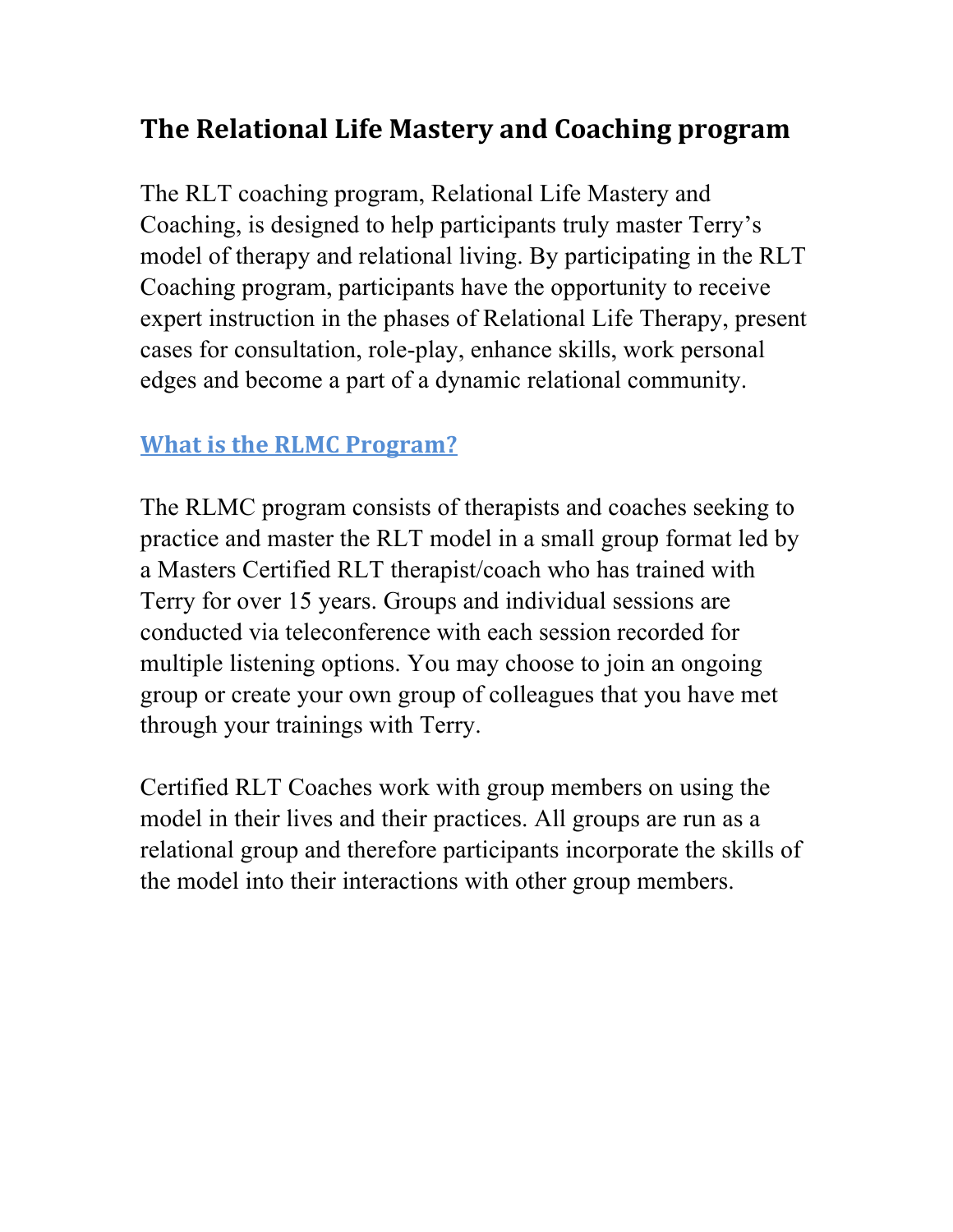#### **Who Are We?**

Masters Certified RLT Coaches are:

- > Amy Warren, LMHC
- $\triangleright$  Kim Ploussard, LMHC, DCC
- ! Dee Marcotte, MS

We have all have studied and trained with Terry Real since 2003. In addition we are all trained in Pia Melody's model of trauma recovery, and run three day intensive trauma workshops. These workshops incorporate the inner child and the feeling reduction process that is used in RLT to reduce reactivity and restore healing and connection.

*For complete bios see the faculty page on the RLT web page.*

# **Match your learning style with the options below:**

## **Group Coaching:**

Groups are ongoing and meet for 50 minutes by phone either 2 or 3 times per month. Group coaching provides an opportunity to build long-term relationships with fellow RLT practitioners working towards RLT mastery and relational living.

If you want to be part of a relational community learning together, connecting and sharing cases, then a **Coaching group of 3-5 people** may be best for you. On each call, you will have the opportunity to present case issues. You will receive instruction on the various phases of the model and its nuances, have the opportunity to practice through role-plays and receive expert feedback and direction.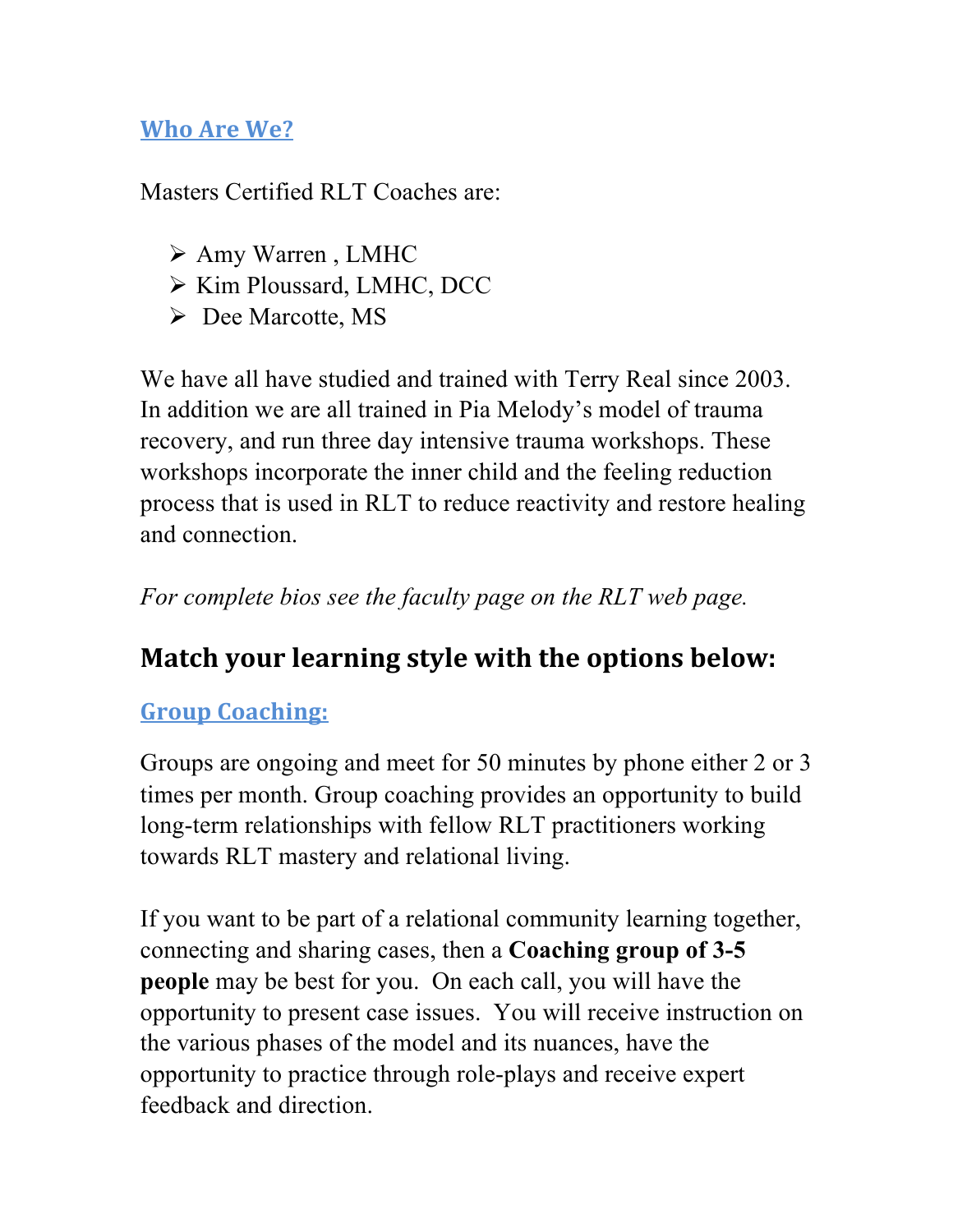If you prefer a more specialized coaching program, you may join with one other person to form a **Coaching group of two people**, enabling you to have more individual attention, present cases in depth and design your preferred learning style.

#### **Individual Coaching:**

For those who prefer face-to-face interactions, individual coaching sessions offer a choice of meeting by phone or video-conference as well as scheduling sessions at your convenience. All coaching sessions are 50 minutes. Choose any of the following options:

## • Coaching towards RLT Mastery or certification:

If you learn best with one-on-one tutoring or a particular teaching style, or practice best without an audience, then you may prefer an individualized coaching program to help you master the model. If you are working towards certification, you may fast track the coaching certification with more frequently scheduled coaching sessions.

## • **PRN Case Consultation:**

If you are challenged by a particular case, you may contact us for a case consultation. We will make every effort to schedule a coaching session before your next appointment with the client.

## **• Personal Relational Coaching:**

If you are struggling with a relational issue in your own life, as we all do at times, you may speak with a like-minded RLT coach to help insure you are practicing in your personal life